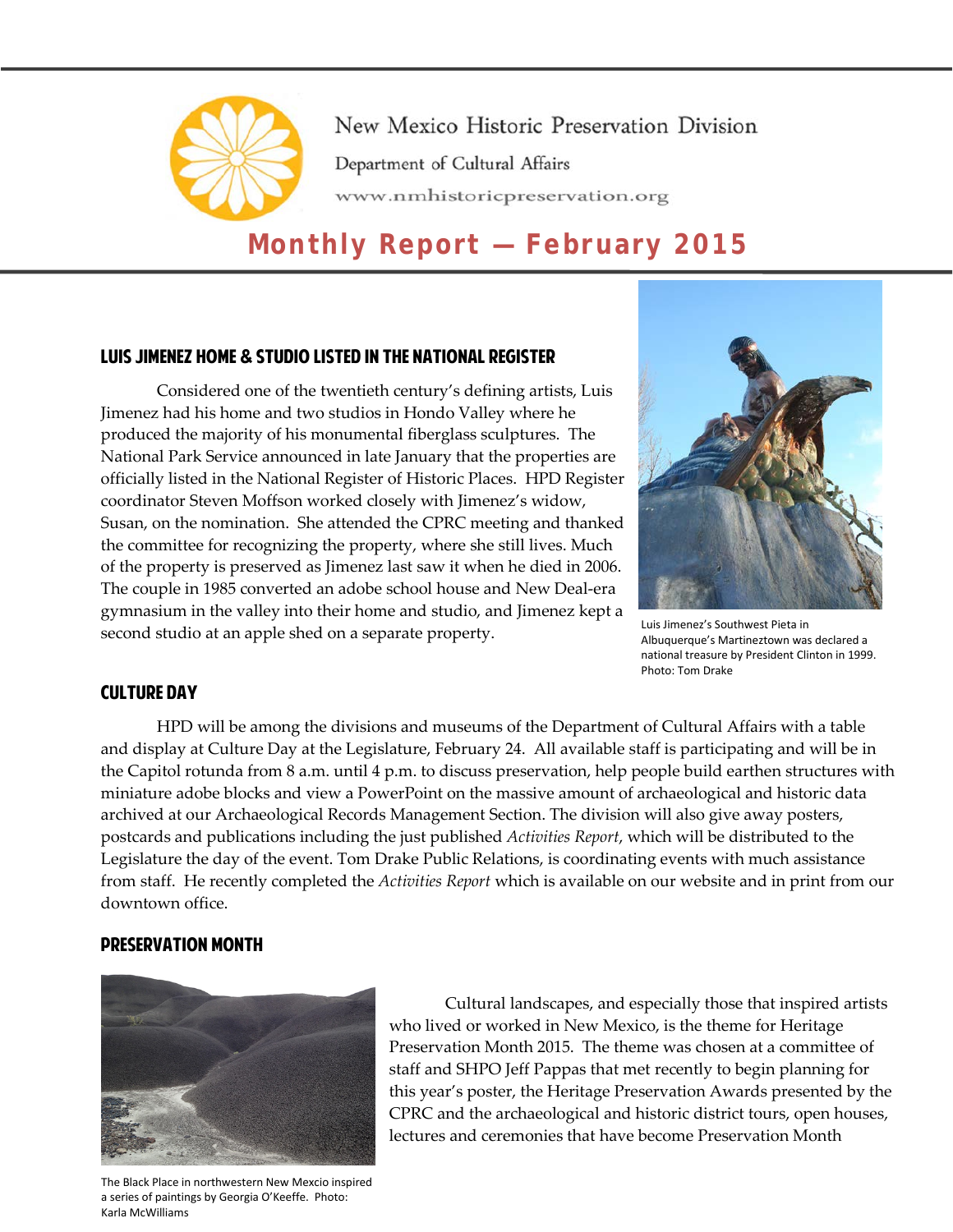staples.



Part of the Black Place landscape depicted by O'Keeffe can be seen in the distance behind this oil derrick. Photo: Tom Drake

The theme is meant to draw attention to efforts to preserve cultural landscapes, and also those that have been encroached upon since they inspired works of art. It also reflects recent State and National Register nominations focusing on artists who lived and worked in New Mexico, and forthcoming

Work has already begun on the poster with ARMS archaeologist Robert Fletcher spending weekends photographing several landscapes, including the Black Place and Cerro Pedernal as potential poster images for 2015.

Heritage Preservation Month is a national event originated by the

National Trust for Historic Preservation and celebrated by most state historic preservation offices in either May or the fall. It is meant to draw attention to recent preservation efforts. This year's poster will be the 28<sup>th</sup>

nominations following a similar theme.

poster issued by HPD. The CPRC will present the 43<sup>rd</sup> annual Heritage Preservation Awards at a ceremony currently scheduled for May 8 at the Scottish Rite Center.

Preservation Month is coordinated by Tom Drake working with all HPD staff. This year's *Calendar of Events*,

which generally lists 35-50 events held statewide, is being compiled by Victoria Jacobson of the New Mexico Heritage Preservation Alliance. The poster and *Calendar* will be available in early April. Staff and the public are encouraged to submit event and award nominations. Forms and instructions are available on HPD's website[: www.nmhistoricpreservation.org.](http://www.nmhistoricpreservation.org/) Preservation Month 2015 has received initial statewide media coverage.

## **GRANTS**

HPD has awarded 10 grants for 2015, winnowing down a field of 19 potential candidates and nearly half-a-million in requests to \$196,176 in funded requests. Projects range from an \$86,190 adaptive re-use of the 1866 Nestor Armijo House in Dona Ana County into a Chamber of Commerce to an Historic American Building Survey of the Scottish Rite Center in Santa Fe. Also funded were requests to complete an historic district nomination in Carrizozo, stabilization of the Garcia Canyon Pueblito in Rio Arriba County to structural evaluation and graffiti removal at Sandia Cave outside Albuquerque. Karla McWilliams coordinated the review process, with many staff participating in the reviews. Projects will be completed in fall, and will invest more than \$450,500 into local preservation. Grants require at least a 40-percent match and many proposals exceeded that amount.

## Morada Preserved

The landscape surrounding a morada near Taos will be preserved for the time being. In the last *Monthly Report* it was reported that Taos County and the Valdez Acequia Association had contacted HPD about private plans to build a two-story solar house next to *Morada de San Antonio* in Rio Hondo Valley near the village of Valdez. HPD architectural reviewer Barbara Zook said potential buyers of the adjacent property

**Bob Fletcher photographing Black Place. Photo: Tom Drake**

**––more––**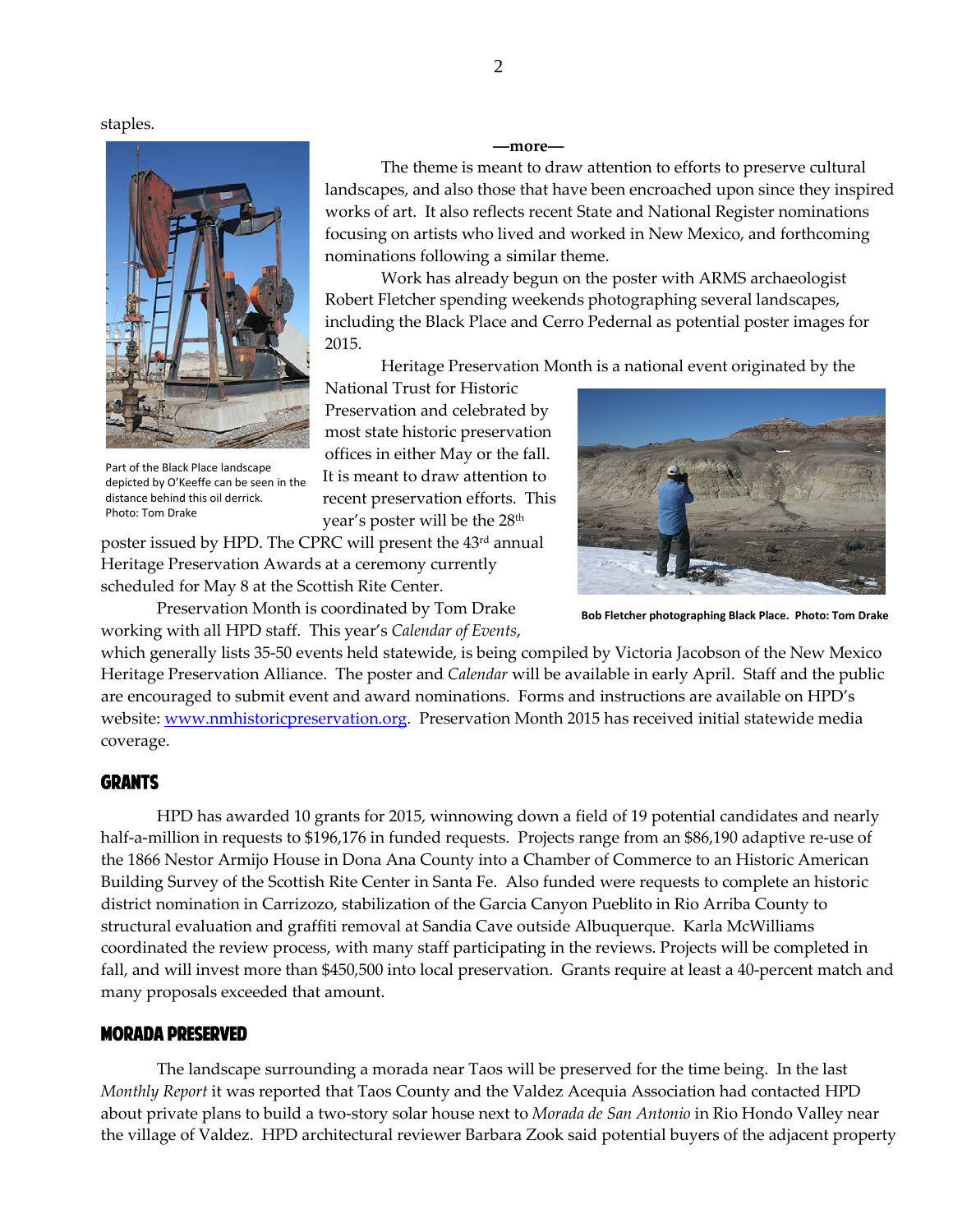have withdrawn their offer. At present there are no plans to build anything adjacent to the 120-year-old morada. The building has been listed in the State Register of Cultural Properties since 2000.

# Tax Credits in the News

 The Simms Building rehabilitation in Albuquerque became the biggest preservation tax credit project completed in New Mexico in 2014. Tax Credit coordinator Harvey Kaplan said the National Park Service this month approved \$1.1 million in federal credits on \$5.6 million eligible work. Owners Mae and Douglas Peterson bought the iconic mid-century, 13 story office building in 2013 and immediately set out to preserve it. Its iconic stairwell, glass façades, Thermopane windows and other 1954 architectural details were preserved in the \$7.8 million project. The Simms project received the maximum state tax credit of \$50,000 because the building is part of the Albuquerque Arts and Cultural District.

Meanwhile, a residential tax credit project in Albuquerque's Los Alamos Addition Historic District earned praise for Harvey and the program from Steve and Nancy Cogan who own an historic home in the district. They reroofed part of their house, replaced rotted soffits and decking and repaired all but three rafter tails that were replaced in-kind to match the historic ones. They also repaired and painted weathered wood trim and patched stucco. The Cogans said extra work on details such as the soffits was possible because they were found eligible for nearly \$20,000 in tax credits. They thanked Harvey for his advice and said they are very pleased with their restoration.

**The Simms Building was praised for its design and innovation by** *Architectural Forum* **when it was completed in 1954. Photo: Harvey Kaplan**

# SiteWatch Conference

HPD's annual SiteWatch conference was well attended over the weekend. The program announced it has 288 volunteers, up from 266 a year ago and is now the second largest SiteWatch program in the U.S. after the Arizona program. The conference was put together by HPD SiteWatch coordinator Norm Nelson who provided opening remarks with SHPO Jeff Pappas and Deputy SHPO and State Archaeologist Jan Biella. Sessions included metal detection at archaeological sites by Chris Adams, of the U.S. Forest Service; Historic Sites' Matthew Barbour's talk on archaeology at the Confederate mass grave at Glorieta Pass; chapter reports; and UNM's Bruce Huckell's presentation on the Paleoindan Period in the Southwest.

### Legislation

Legislation that would significantly improve the way the preservation tax credit program works in New Mexcio has been filed by State Sen. Clemente Sanchez, D-Grants. His bill would increase credits and extend the length of time the credit can be taken against state income taxes for residential and commercial properties. It is meant to especially encourage investment in historic commercial buildings through the state credit in Arts and Cultural Districts, MainStreet Districts and Frontier Communities. In some cases, commercial properties would be eligible for tax credits as high as \$330,000. The state would limit credits